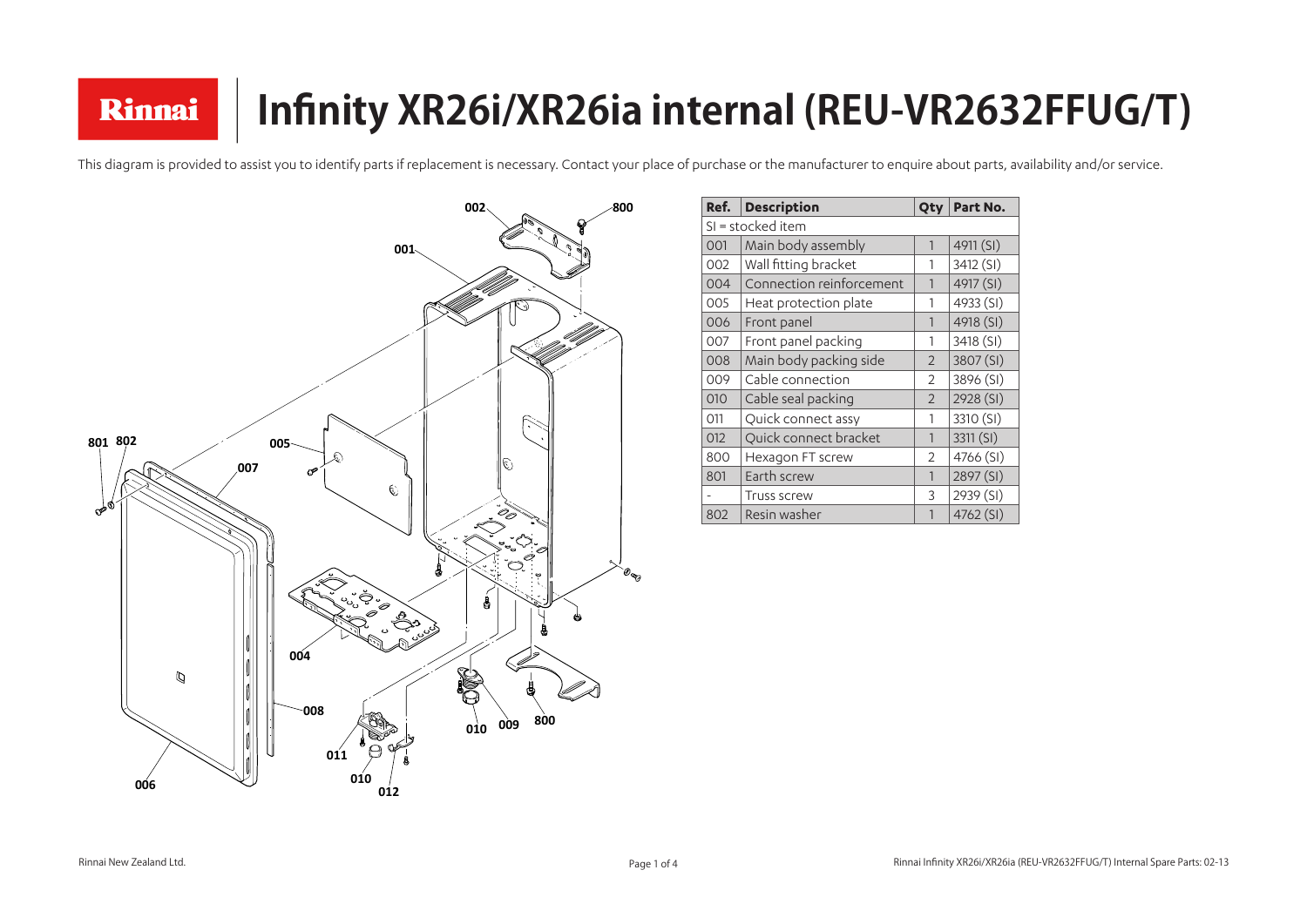### **Infinity XR26i/XR26ia internal (REU-VR2632FFUG/T)** Rinnai

This diagram is provided to assist you to identify parts if replacement is necessary. Contact your place of purchase or the manufacturer to enquire about parts, availability and/or service.

| Ref. | <b>Description</b>             | Qty.         | Part No.  |  |  |
|------|--------------------------------|--------------|-----------|--|--|
|      | SI = stocked item              |              |           |  |  |
| 101  | Pressure point screw           | $\mathbf{1}$ | 3564 (SI) |  |  |
| 103  | 24-burner unit assembly NG     | 1            | 3566 (SI) |  |  |
| 103  | 24-burner unit assembly LPG    | $\mathbf{1}$ | 5337 (SI) |  |  |
| 104  | U-burner case front panel      | 1            | 4937 (SI) |  |  |
| 105  | 24-burner case bottom panel    | 1            | 4938 (SI) |  |  |
| 106  | Packing                        | 1            | 4939 (SI) |  |  |
| 107  | Lean and rich burner assy      | $\mathbf{1}$ | 3440 (SI) |  |  |
| 108  | Burner case back panel         | 1            | 4940 (SI) |  |  |
| 109  | 24-damper NG                   | $\mathbf{1}$ | 5267 (SI) |  |  |
| 109  | 24-damper LPG                  | 1            | 3567 (SI) |  |  |
| 110  | Manifold assembly LPG          | $\mathbf{1}$ | 4941 (SI) |  |  |
| 110  | Manifold assembly NG           | 1            | 4942 (SI) |  |  |
| 111  | Combustion chamber packing     | $\mathbf{1}$ | 3589 (SI) |  |  |
| 112  | 24-combustion chamber packing  | 1            | 3597 (SI) |  |  |
| 114  | Combustion chamber front       | 1            | 4943 (SI) |  |  |
| 116  | Electrode                      | 1            | 3445 (SI) |  |  |
| 117  | Flame rod                      | $\mathbb{1}$ | 3464 (SI) |  |  |
| 118  | Electrode                      | 1            | 3322 (SI) |  |  |
| 119  | Electrode holder packing       | $\mathbf{1}$ | 3468 (SI) |  |  |
| 120  | Combustion chamber packing     | 1            | 3600 (SI) |  |  |
| 121  | Back pressure joint            | $\mathbf{1}$ | 3604(SI)  |  |  |
| 122  | Pressure switch tube C         | 1            | 4945 (SI) |  |  |
| 125  | Fan assembly                   | $\mathbf{1}$ | 4898 (SI) |  |  |
| 126  | Fan casing assembly            | 1            | 4922 (SI) |  |  |
| 127  | Fan connecting bracket         | 1            | 4948 (SI) |  |  |
| 128  | Fan connecting bracket packing | 1            | 2669 (SI) |  |  |
| 129  | Fan motor assembly             | $\mathbf{1}$ | 4923 (SI) |  |  |
| 131  | Joint fixing pipe              | 1            | 5215 (SI) |  |  |
| 132  | Combustion chamber bracket     | $\mathbf{1}$ | 5216 (SI) |  |  |
| 135  | Air inlet box assembly         | 1            | 5217 (SI) |  |  |
| 136  | Joint bracket                  | 1            | 5218 (SI) |  |  |
| 137  | Connecting joint               | 1            | 5219 (SI) |  |  |
| 138  | Joint fixing bracket           | 1            | 5220 (SI) |  |  |
| 139  | Air inlet duct assembly        | 1            | 4925 (SI) |  |  |
| 140  | Joint exhaust tube frame       | $\mathbf{1}$ | 4929 (SI) |  |  |

| Ref. | <b>Description</b>               | Qty.           | Part No.  |
|------|----------------------------------|----------------|-----------|
| 141  | Joint exhaust tube frame support | $\mathbf{1}$   | 5223 (SI) |
| 142  | Air inlet box lid                | $\mathbf{1}$   | 4976 (SI) |
| 143  | Heat exchanger assembly          | 1              | 5211 (SI) |
| 144  | Flue connection assembly         | $\mathbf{1}$   | 4913 (SI) |
| 145  | Seal ring                        | 1              | 4978 (SI) |
| 146  | O-ring                           | $\mathbf{1}$   | 4977 (SI) |
| 147  | Pipe seal                        | 1              | 4979 (SI) |
| 148  | Condensate cap                   | $\mathbf{1}$   | 4980 (SI) |
| 705  | Electric unit fixing plate       | 1              | 5231 (SI) |
| 706  | Ignitor assembly                 | $\mathbf{1}$   | 2886 (SI) |
| 707  | High tension lead                | 1              | 5335 (SI) |
| 708  | Electrode sleeve                 | $\mathbf{1}$   | 3475 (SI) |
| 709  | Thermistor                       | 1              | 2885 (SI) |
| 710  | Thermistor clip                  | $\mathbf{1}$   | 3882 (SI) |
| 711  | Temperature fuse fixing          | 1              | 3659 (SI) |
| 712  | Frost sensing switch             | $\mathbf{1}$   | 3675 (SI) |
| 715  | Ignitor fixing plate             | $\mathbf{1}$   | 5345 (SI) |
| 716  | Heat exchanger clip              | $\mathfrak{D}$ | 3891 (SI) |
| 717  | Clip pipe 2-sided                | 1              | 3917 (SI) |
| 718  | Heater clip                      | $\mathbf{1}$   | 2899 (SI) |
| 719  | Inlet air thermistor             | 1              | 5234 (SI) |
| 810  | $O$ -ring $(P-4)$                | $\mathfrak{D}$ | 3832 (SI) |
| 811  | $O$ -ring $(P-3)$                | $\mathbf{1}$   | 2974 (SI) |
| 812  | O-ring $(S-4)$                   | 3              | 2239 (SI) |

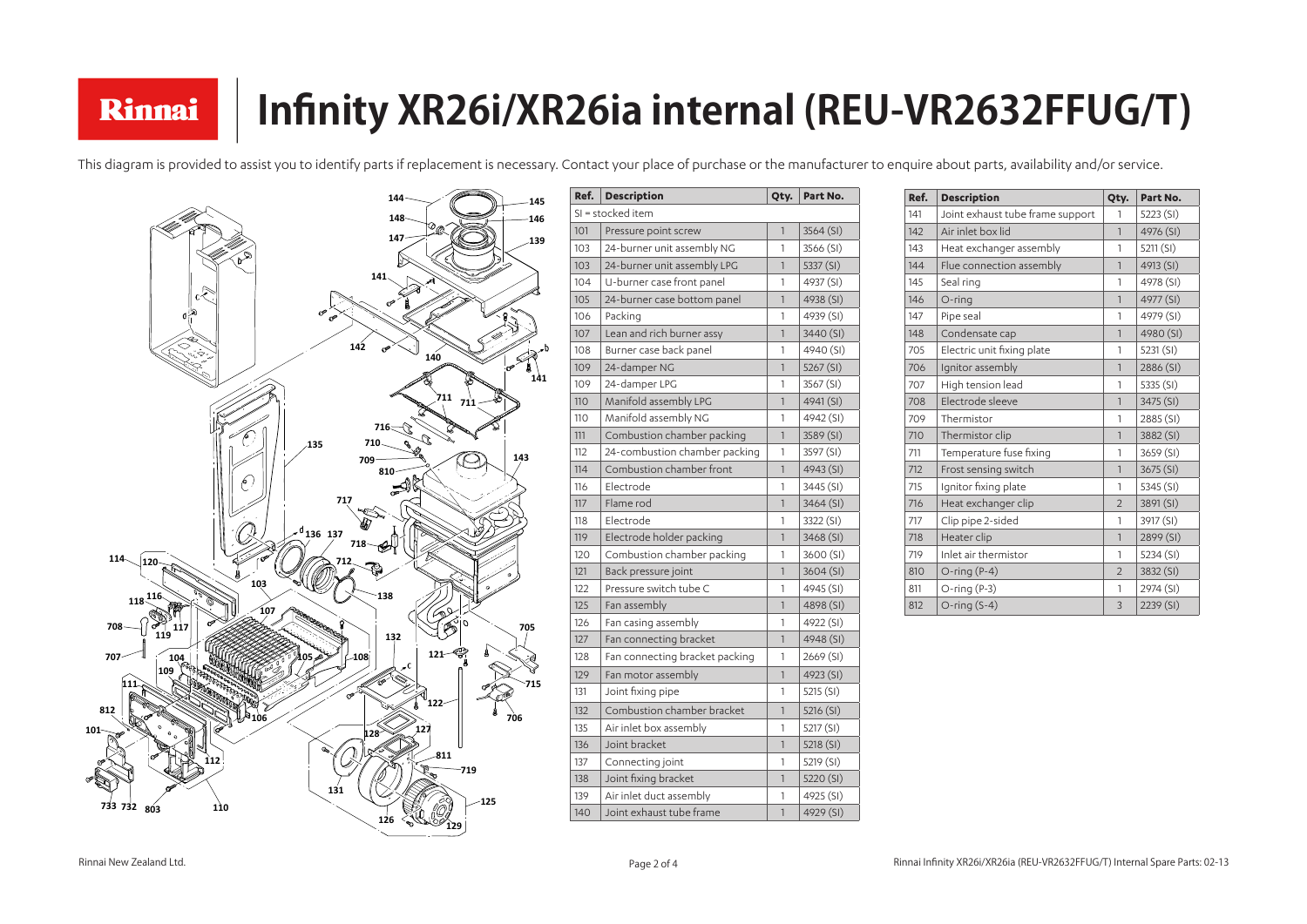### **Infinity XR26i/XR26ia internal (REU-VR2632FFUG/T)** Rinnai

This diagram is provided to assist you to identify parts if replacement is necessary. Contact your place of purchase or the manufacturer to enquire about parts, availability and/or service.

| Ref. | <b>Description</b>                      | Qty                      | Part No.  |
|------|-----------------------------------------|--------------------------|-----------|
|      | SI = stocked item                       |                          |           |
| 100  | Gas control                             | $\overline{\phantom{a}}$ | 4936 (SI) |
| 101  | Pressure point screw                    | 1                        | 3564 (SI) |
| 102  | Gas connection 3/4                      | $\mathsf{1}$             | 3074 (SI) |
| 400  | Inlet water 3/4                         | 1                        | 2894 (SI) |
| 401  | Water flow servo and sensor (no heat)   | $\overline{1}$           | 5226 (SI) |
| 401  | Water flow servo and sensor (with heat) | 1                        | 5227 (SI) |
| 402  | Balancer                                | $\mathbf{1}$             | 3487 (SI) |
| 403  | By-pass servo assembly                  | 1                        | 3944 (SI) |
| 404  | Stop bracket                            | $\overline{2}$           | 3624 (SI) |
| 405  | Plug band inlet                         | 1                        | 2927 (SI) |
| 406  | Incoming water filter                   | $\overline{\phantom{a}}$ | 3839 (SI) |
| 408  | Hot water connector 3/4                 | 1                        | 3625 (SI) |
| 409  | Stop bracket                            | $\overline{1}$           | 3645 (SI) |
| 410  | Plug band hot water                     | 1                        | 2626 (SI) |
| 411  | Valve                                   | $\overline{\phantom{a}}$ | 3491 (SI) |
| 412  | Water flow servo cover                  | 1                        | 2871 (SI) |
| 700  | PCB assy                                | $\mathsf{1}$             | 5349 (SI) |
| 701  | Surge protector                         | 1                        | 4930 (SI) |
| 702  | PCB cover                               | 1                        | 5230 (SI) |
| 703  | <b>EC</b> cover                         | 1                        | 3950 (SI) |
| 726  | MR sensor assy                          | $\mathbf{1}$             | 5239 (SI) |
| 804  | Fixing screw                            | 1                        | 3241 (SI) |
| 805  | Screw                                   | $\overline{2}$           | 5244 (SI) |
| 810  | $O$ -ring $(P-4)$                       | 1                        | 3832 (SI) |
| 812  | O-ring $(S-4)$                          | 1                        | 2239 (SI) |
| 813  | $O$ -ring $(P-18)$                      | 1                        | 3627 (SI) |
| 814  | $O$ -ring $(P-16)$                      | 1                        | 1244(SI)  |
| 815  | O-ring $(P-14)$                         | 1                        | 3826 (SI) |
| 816  | $O$ -ring $(P-7)$                       | $\mathbb{1}$             | 1031(SI)  |
| 817  | O-ring $(P-24)$                         | 1                        | 3837 (SI) |
| 818  | Gasket                                  | $\overline{2}$           | 3773 (SI) |

| Part No.  |
|-----------|
|           |
| 4936 (SI) |
| 3564 (SI) |
| 3074 (SI) |
| 2894 (SI) |
| 5226 (SI) |
| 5227 (SI) |
| 3487 (SI) |
| 3944 (SI) |
| 3624 (SI) |
| 2927 (SI) |
| 3839 (SI) |
| 3625 (SI) |
| 3645 (SI) |
| 2626 (SI) |
| 3491 (SI) |
| 2871 (SI) |
| 5349 (SI) |
| 4930 (SI) |
| 5230 (SI) |
| 3950 (SI) |
| 5239 (SI) |
| 3241 (SI) |
| 5244 (SI) |
| 3832 (SI) |
| 2239 (SI) |
| 3627 (SI) |
| 1244(SI)  |
| 3826 (SI) |
| 1031(SI)  |
| 3837 (SI) |
| 3773 (SI) |